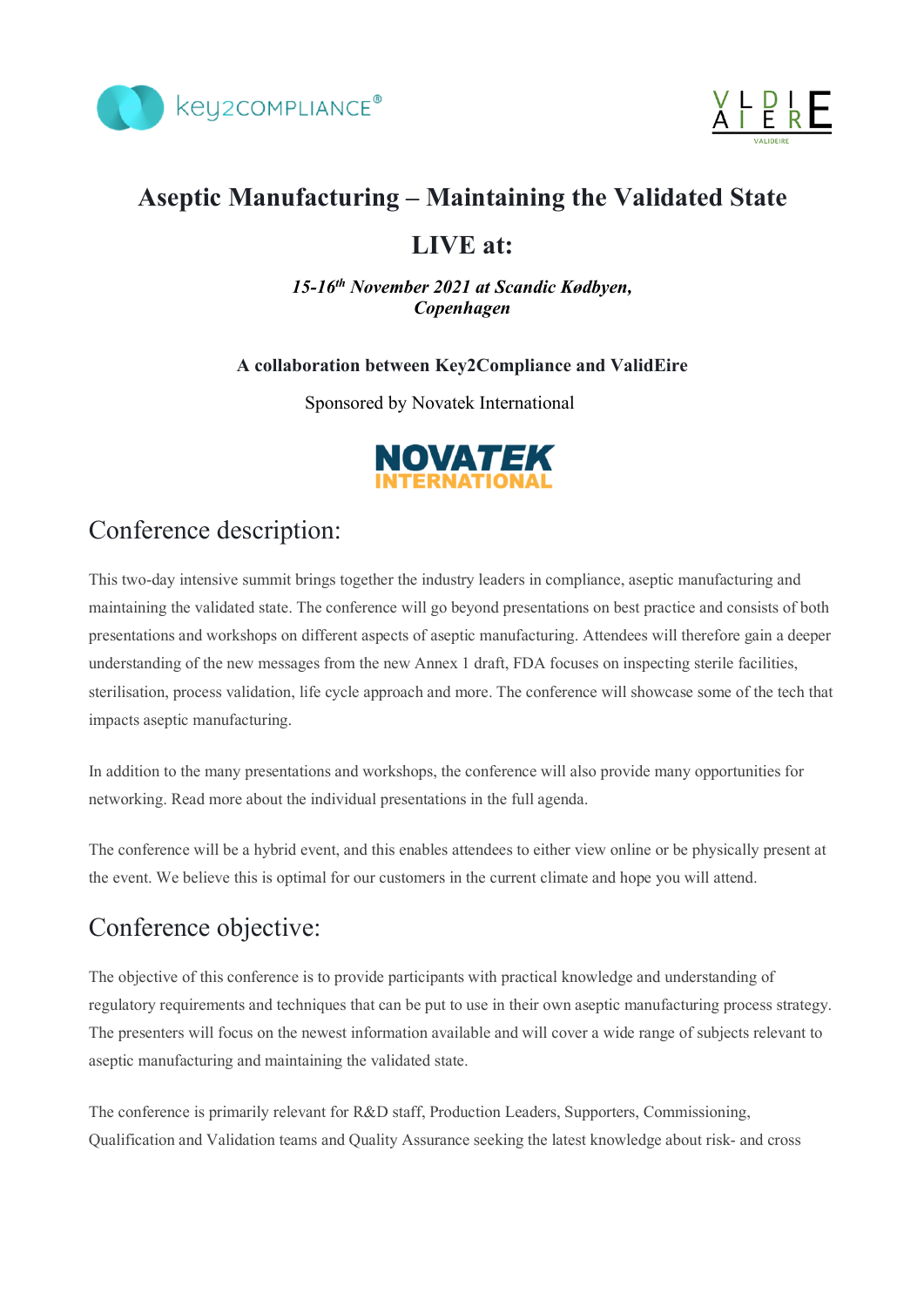



contamination control, as well as engineering companies wanting to learn more about the viewpoint of the pharmaceutical industry and exchanging experiences.

# Agenda

08:45-09:20 Registration, breakfast and networking 09:30-16:15 Conference 16:30-18:00 Networking, mingling and snacks (compliments of sponsor)

*Day 2* 08:45-09:20 Breakfast and networking 09:30-15.45 Conference

## **Price (excl. local VAT):** 1695 Euros Incl. lunches and refreshments

#### **Early bird up to September 21st: 1495 EUR and 1695 EUR after.**

Note. Due to tax/VAT regulations within the EU (for courses/seminars/conferences), the conference fee is invoiced in the local currency and local VAT is added. Accommodation is NOT included in the fee.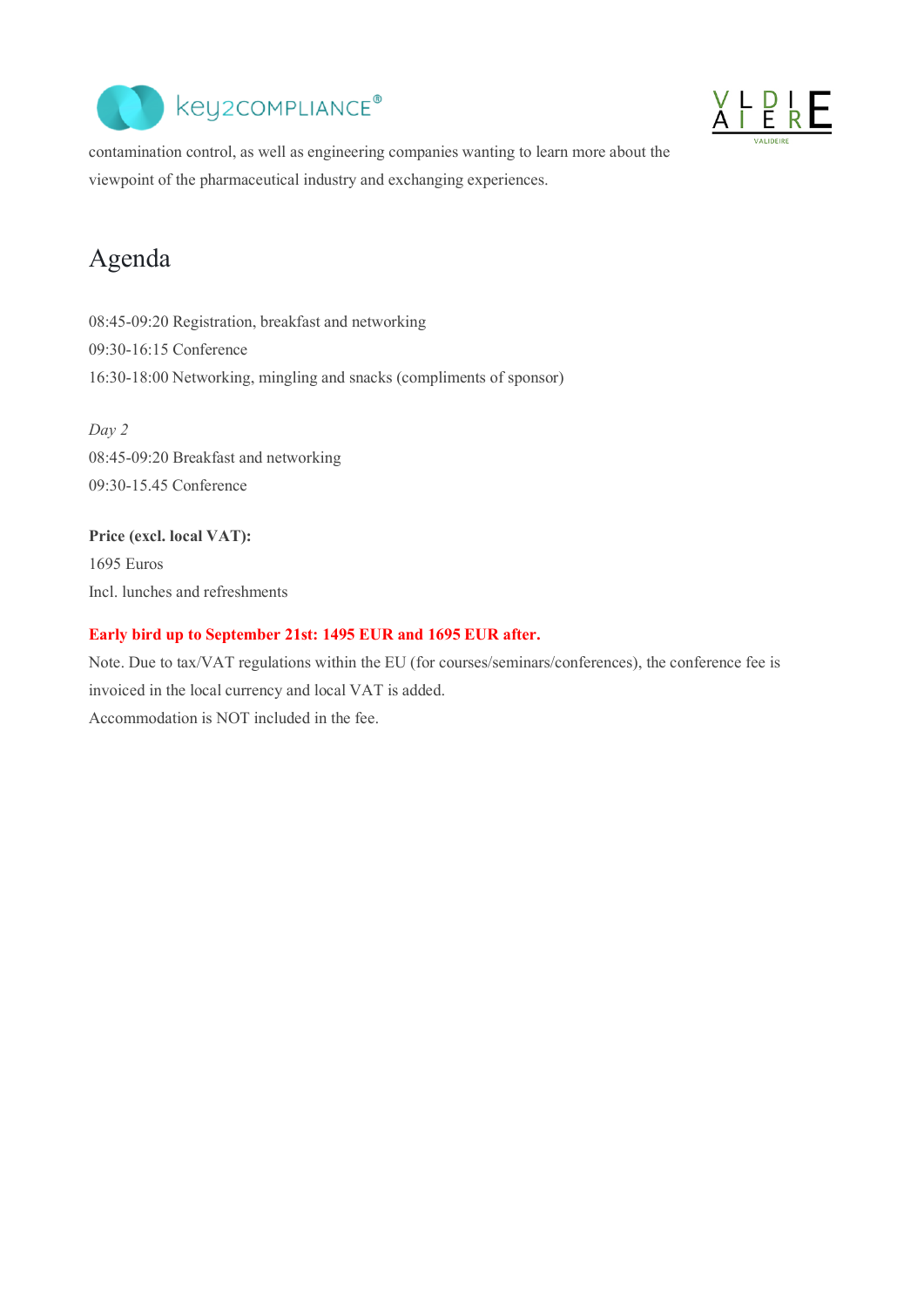

### **Conference outline**



## **Day 1, Laurence O'Leary, ValidEire ApS (Moderator)**

08:45-09:20 **Registration and breakfast**

09:20-09:30 **Intro to Day1 by Moderator**

09:30-10:15 **EU Annex 1 - Manufacture of** 

**Sterile Medicinal Products**

Pierre Devaux, Theraxel

10:15-11:00 **System Real Time Data Integrity, Electronic Sample Collection in Controlled Areas.** Susan Cleary, Novatek International

11:00- 11:30 **Plenary Q&A**

11:30-12:30 Lunch

12:30-13:15 **Validation of Lyophilisation for Parenterals** Kirstie Goggin, MTL Projects

13:15-14:00 **Equipment and Facility design of an Aseptic Facility** Robert J. Hayes, SeerPharma (UK)

14:00-14:30 **Break/ Coffee & Tea** 

14:30-15:15 **Cleanroom and Contamination Control Strategy** Pierre Devaux, Theraxel

15:15-16:00 **Plenary Q&A** 

16:00-16:15 Wrap-up

16:30-18:00 **Snack and refreshmentscomplimentary of** 

## **Day 2, Pierre Devaux, Theraxel (Moderator)**

08:45-09:20 **Breakfast and networking**

09:20-09:30 **Intro to Day 2 by Moderator**

09:30-10:15 **Media Fill studies** Gavin Ross, Founder, GTR Pharma

10:15-11:00 **Aseptic training with VR** Sebastian Scheler, CEO & Lead Psychologist, Innerspace

11:00-11:30 **Plenary Q&A**

11:30-12:30 Lunch

12:30-13:15 **Annex 1 &** 

**Environmental monitoring**  Matt Kite, Lighthouse Worldwide Solutions

13:15-14:00 **Temperature Mapping**-**Validation and Temperature Measurement** Enrique Riis, Ellab

14:00-14:30 **Networking break/ Coffee & Tea** 

14:30-15:30 **Processing and transfer of primary packaging material for sterile production and transfer to the filling line**

Jana-Cathrien Müller, Atec Steritec GmbH

15:30-16:15 **Plenary Q&A all Speakers**

16:15-16:25 **Wrap-up by Moderator**

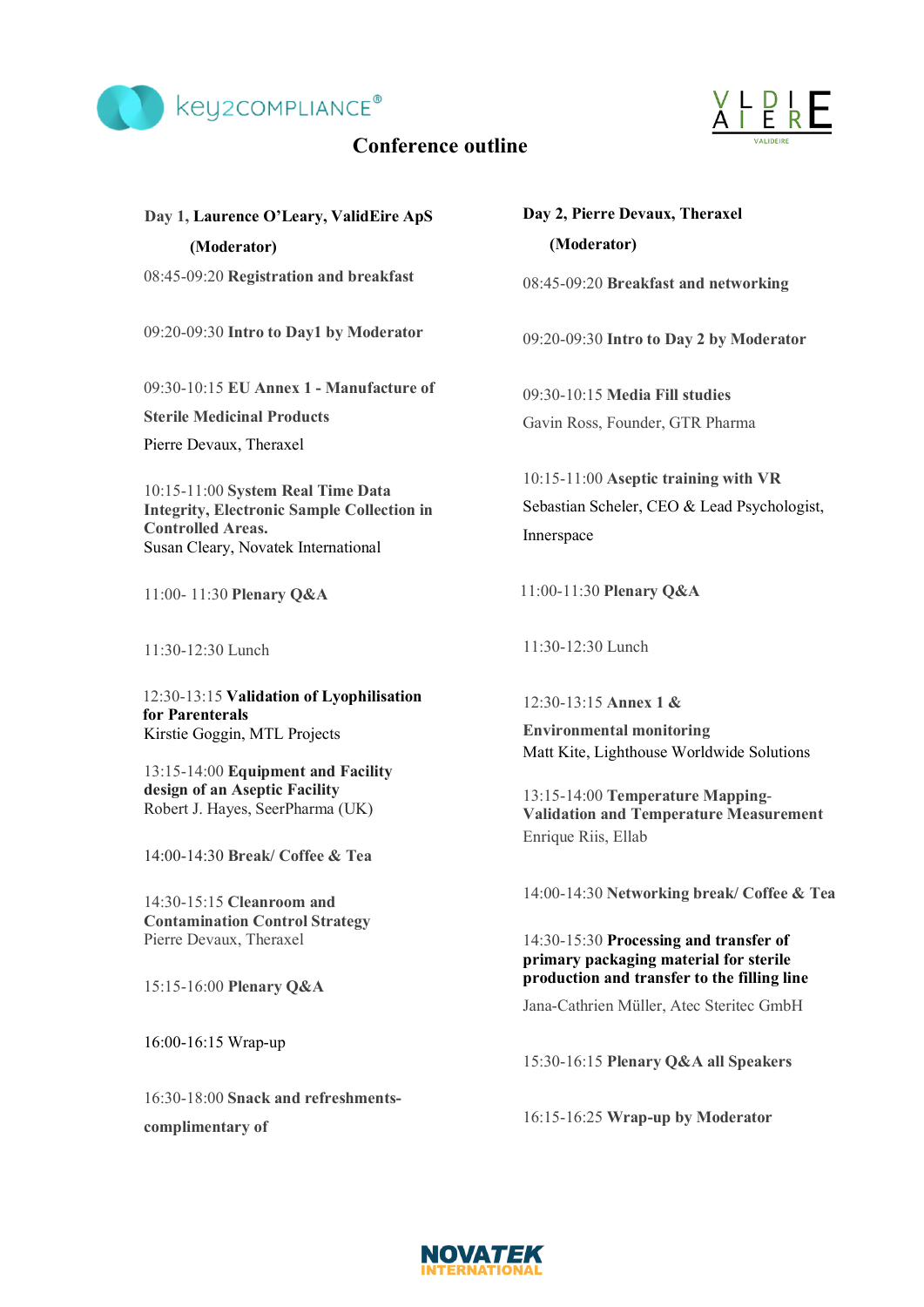



#### **A collaboration between Key2Compliance and ValidEire**

Sponsored by Novatek International



**FULL AGENDA Abstracts Day 1**

09:30-10:15

**EU Annex 1- Manufacture of Sterile Medicinal Products**

Pierre Devaux, Theraxel/Delegate

This conference will start by a short introduction about the historical Process of Revision for the Annex 1 from the creation of the Annex up to the last draft published on February 2020. After this introduction, the conference will talk about the content of this last draft : Summary, organization of its different chapters and especially will bring the knowledge of the main changes, new requirements, hot topics found inside this document : Contamination Control Strategy, qualification of Cleanrooms, Aseptic Process Simulation, Barrier Technologies, Sterilizing Filtration and PUPSIT (Pre-Use Post Sterilisation Integrity Testing), Quality Control, utilitites and so on. The contaminants involved by the Annex 1 are mainly particles, microorganisms and pyrogens. That's an important point and a different way in comparison with chemical residues whose the presence in contact with critical surfaces are named : Cross Contamination.

 $10.15 - 11.00$ **System Real Time Data Integrity, Electronic Sample Collection in Controlled Areas.** Susan Cleary, Director Product Development, Novatek International Abstract under creation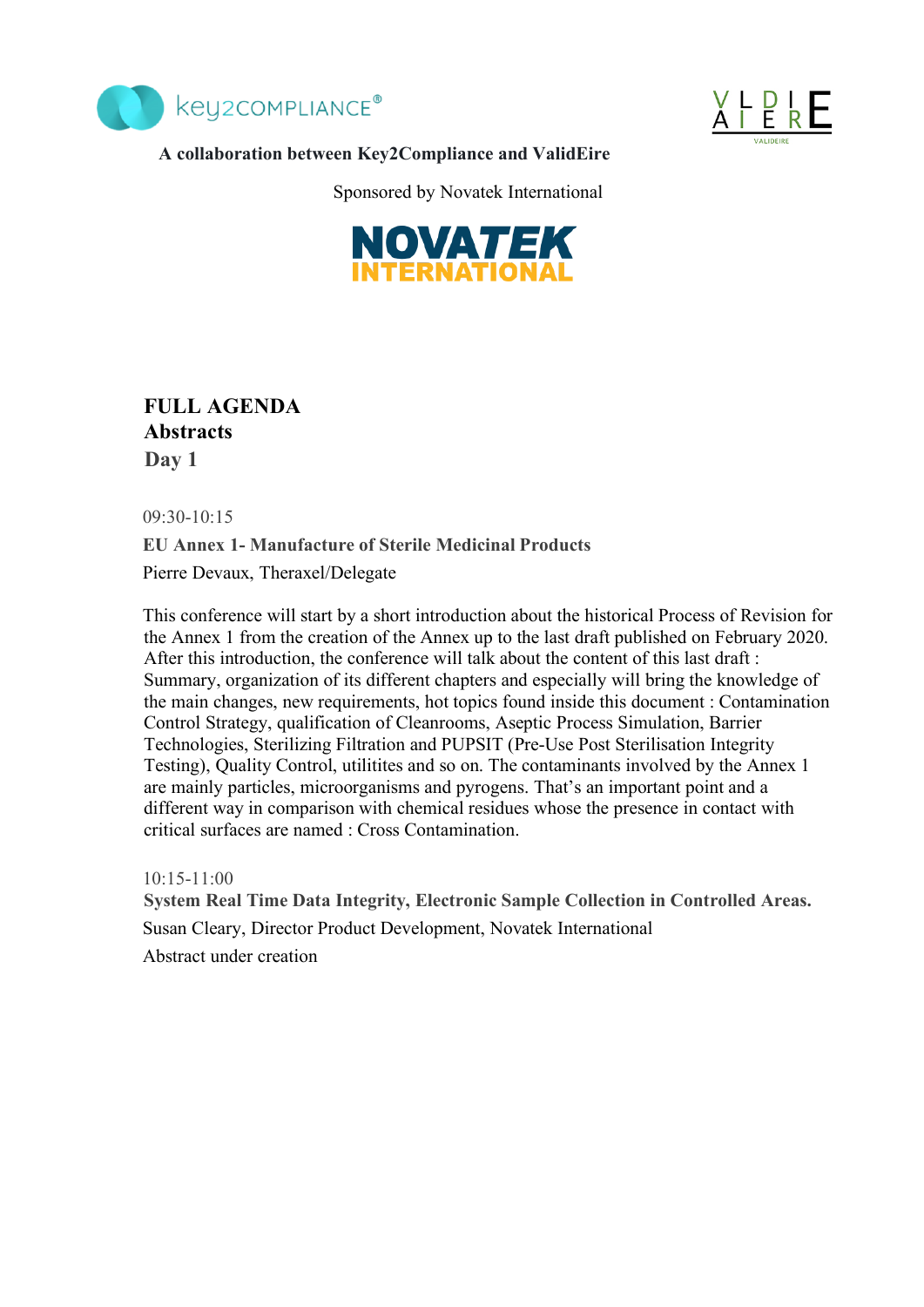



### 12:30-13:15 **Validation of Lyophilisation for Parenterals** Kirstie Goggin, MTL Projects

Lyophilisation is a technique used during formulation of parenteral products, where stability in aqueous solution is an issue. This presentation will give a general overview of lyophilisation technology, discuss typical lyophilisation CQAs and CPPs and outline the standard MTL Projects approach to lyophiliser process validation, highlighting the regulatory requirements for process validation.

#### $13.15 - 14.00$

#### **Equipment and Facility design of an Aseptic Facility**

Robert J. Hayes, SeerPharma (UK)

Generally, the greatest challenge to maintaining sterility in an aseptic facility are the people. Whilst a fully automated facility would be ideal, these are rare.As we must allow people access, staff must behave appropriately and not be a source of contamination.

The presentation will look at the design of buildings and equipment to minimise the risk of contamination, and how proper planning can create the working environment that encourages appropriate behaviour. As well as the physical design of the facility, attention will also be given to the soft issues of human behaviour and how simple simulationcan be employed to optimise room and machine layout.

### 14:30-15:15 **Cleanroom and Contamination Control Strategy**

Pierre Devaux, Theraxel / Delegate

This conference will allow you to understand well the requirements of the European Medicines Agency concerning this new document named : Contamination Control Strategy. The CCS is not a Risk Analysis to ensure that microbial, particulate and pyrogen contamination is prevented in the final product. This document is more than a Risk Analysis, it is the Summarize of all the strategies established inside your company to manage the level of contamination. Among the sections inside the chapter 2 of the new draft of the annex1, you can find the different topics concerned to establish CCS. But rather than focus exclusively on them, it is certainly really important to consider that your CCS approach concerned in fact, the entire document, the whole sections of the new draft. You have to build a document and at the end of this conference, the speaker will present to you a possible way to do it. The CCS is certainly the most important topic of this new draft and will be in the future the most preferred document of our European Health Authorities Inspectors.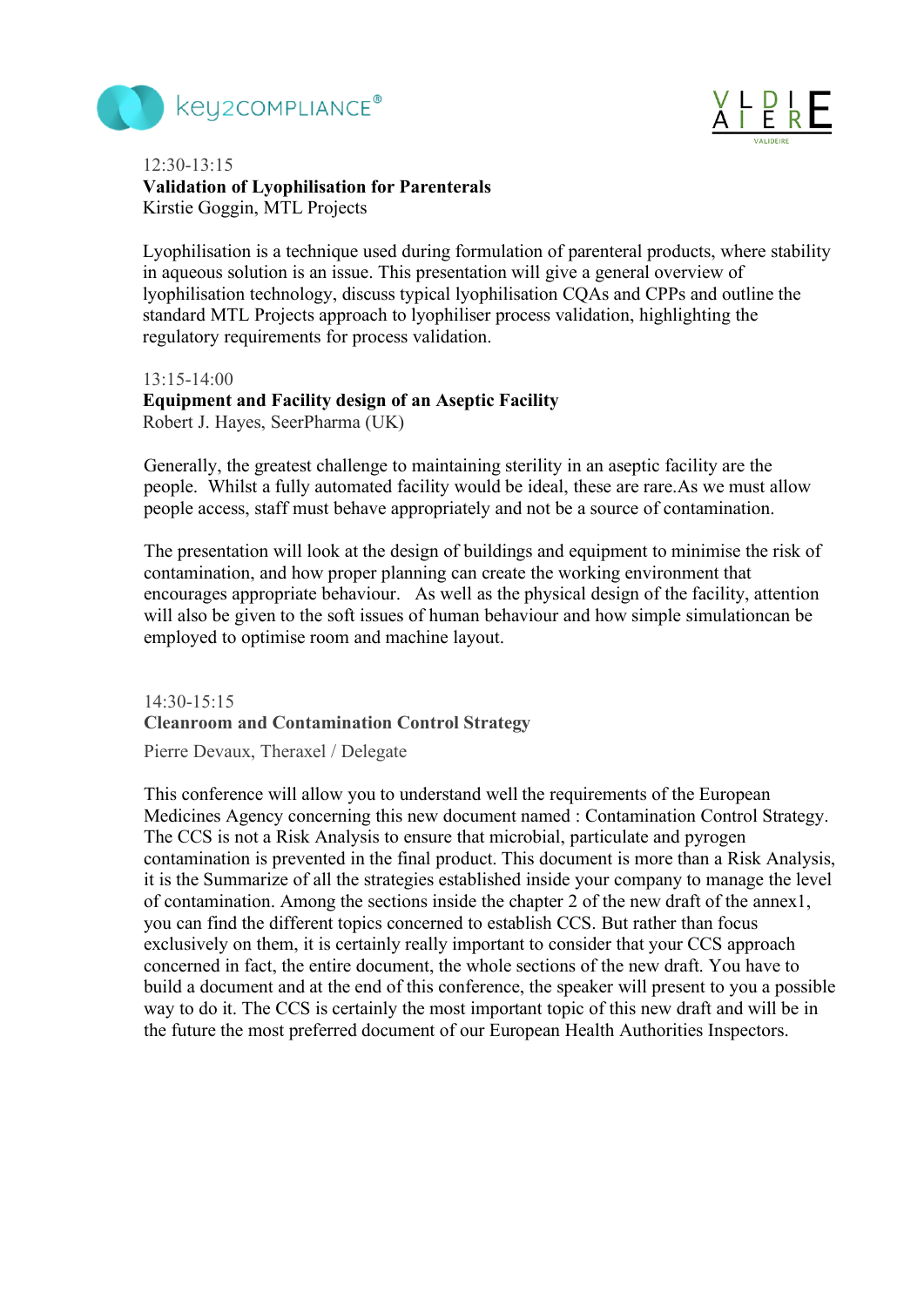



### **A collaboration between Key2Compliance and ValidEire**

Sponsored by Novatek International



**Day 2** 09:30-10:15 **Media Fill studies** Gavin Ross, GTR Pharma Abstract under creation

10:15-11:00

#### **Aseptic training with VR**

Sebastian Scheler, CEO & Lead Psychologist, Innerspace

Innerspace Deep Training is a revolutionary training system, in which aseptic production employees learn to master the key moments of their work. It offers a safe environment for repeatable, focused virtual experiences that create real, goal driven work experience. Innerspace uses high end Virtual Reality technology to implement research breakthroughs in Human Error Analysis and Transfer research in a powerful training system. In addition, the Training Management System supports documentation and integration of training data. All that allows Innerspace to support its customers with a cutting-edge digital solution to train employees in one of the most critical fields of human interaction in aseptic manufacturing.

Sebastian Scheler gives insights into the following aspects: Trainings-Transfer Problem and its effects on Human Errors DeepTraining Approach: Psychology and VR-Technology Innerspace DeepTraining: Evaluation, Reporting and Benefits Insights: Business Cases

12:30-13:15 **Annex 1 &** 

**Environmental monitoring**  Matt Kite, Lighthouse Worldwide Solutions

Following the core theme 'maintaining the validated state', a journey from the 00's to the 20's. We take a deeper look at how Environmental Monitoring for manufacture of sterile product has evolved and adapted. Considering where we are heading with the new GMP Annex 1 2020 Draft and what this means for Cleanroom Classification and Monitoring:

- Latest Annex 1: What has changed?
	- o Classification & Environmental Monitoring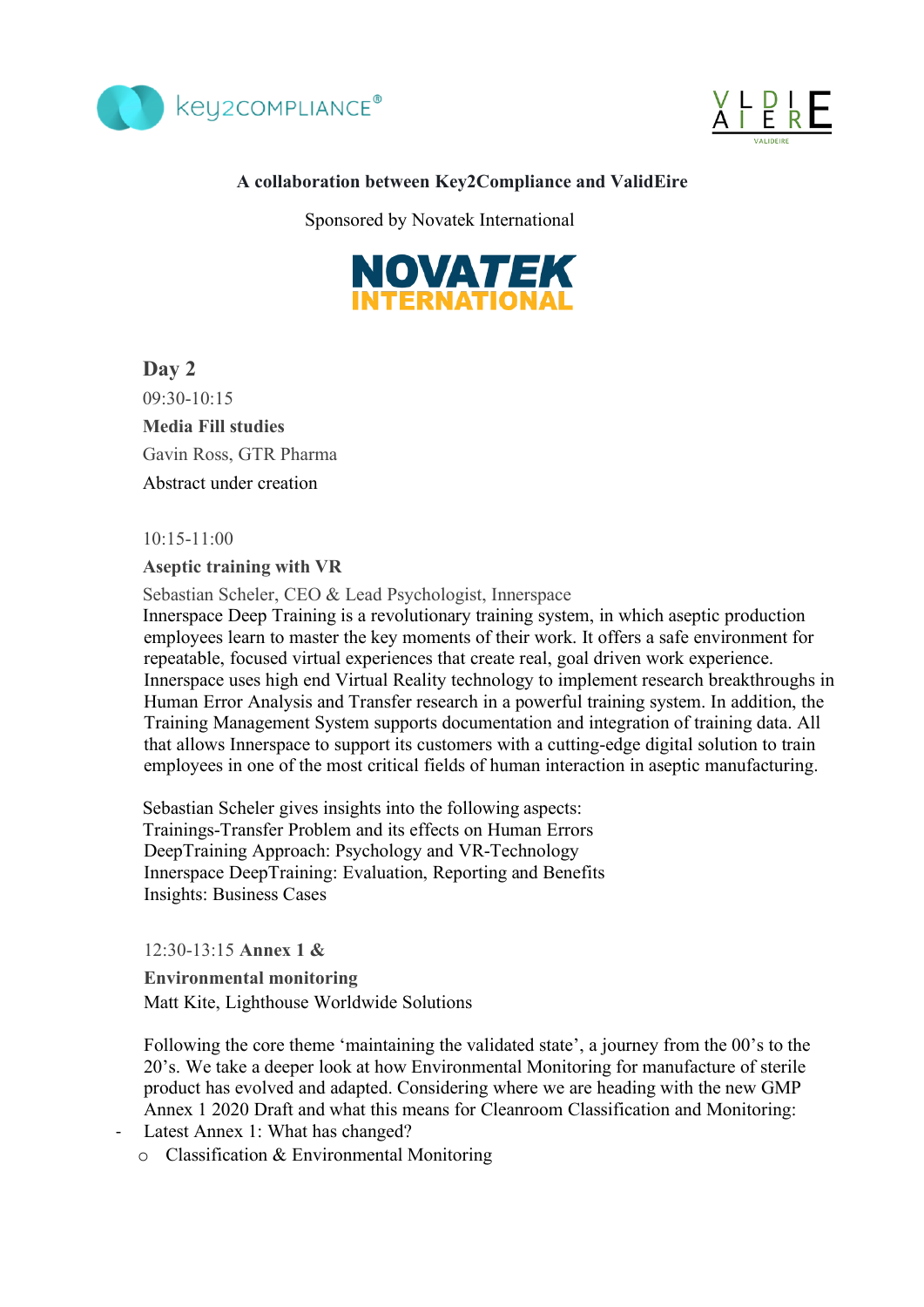

# key2COMPLIANCE®



- o Updates for Particle Counting
- o Updates for Microbial Monitoring
- A risk based approach to Environmental Monitoring
- o Using Quality Risk Management (QRM)
- o Establishing appropriate monitoring locations
- o Establishing appropriate alert limits
- o Managing deviations with corrective and preventive actions (CAPA)
- Embracing technological advances
- o Historic challenges with Environmental Monitoring
- o How Environmental Monitoring technology has developed to help mitigate risk

13:15-14:00 **Temperature Mapping - Validation and Temperature Measurement** Enrique Riis, Ellab

Temperature mapping is the process of determining the temperature profile of a temperature- controlled environment or process. The goals of the mapping are discussed for controlled temperature units, as well as for processes. Furthermore, it is reviewed how to perform the measurements, which measuring equipment to use, when to use it, and which software tools are available to make the analyses needed to document the findings.

### 14:30-15:30 **Processing and transfer of primary packaging material (stoppers and cappers) for sterile production and transfer to the filling line**

Jana-Cathrien Müller, Atec Steritec GmbH

- o Washing and Sterilization of primary packaging material
- o Use of vessels, betaport container and bags for component transfer
- o Presentation of the Atec transport systems with automatic transfer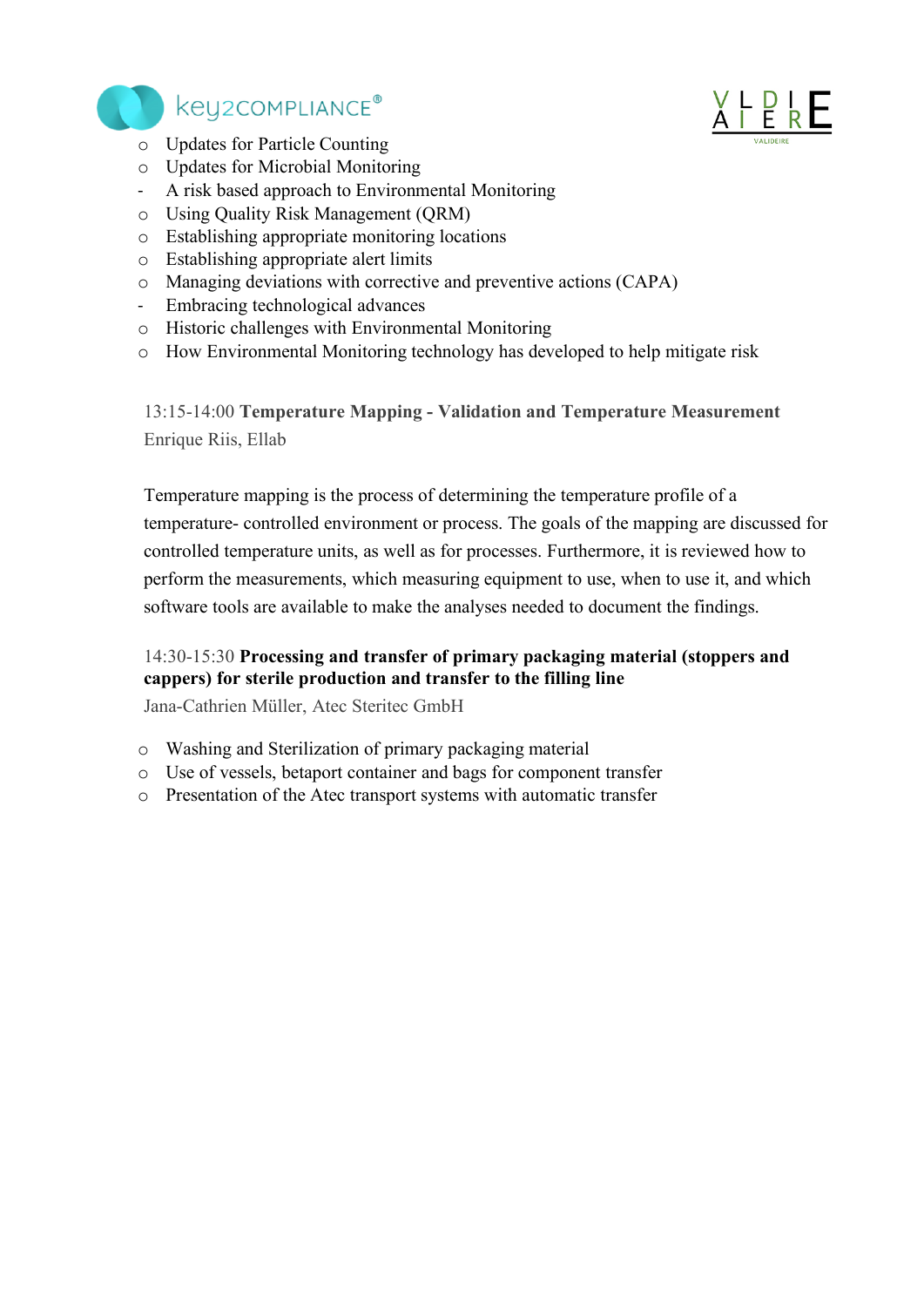



# **Biographies**



**Laurence O'Leary CEO, ValidEire ApS**

Co-Arranger of Conference. Diploma of Technology in Biotechnology, Process Technology and Chemistry, Lean Six Sigma Green Belt.

Laurence is Founder of ValidEire Aps and has over 20 years working in Pharmaceuticals and Medical Devices. Laurence has a long- track experience in QA, Compliance, Cleaning Validation and Process Validation roles. He presently works as a Contract Validation Specialist. He is a seasoned trainer inhouse for all of his previous clients in Compliance subjects including Process Validation, Cleaning Validation and GAMP.

Laurence also creates Life Science events including conferences and is the creator behind the agenda at this event. Laurence also initiated Copenhagen's Life Science Risk-based and data driven Process Validation industry network group.

Laurence can be contacted at laurence@valideire.com



**Pierre Devaux**

Pharmacist-CEO Theraxel-Point Forty Five

Theraxel-Point Forty Five is a Company specialized in consulting, technical assistance, regulatory audits and training around the control of the chemical risk, Microbiological, particulate and pyrogenic for nonsterile, sterile and biotechnological pharmaceutical industries as well as related industries such as cosmetic industries. - Specialist in Part I, Annex 1 and Annex 15 of the European GMP, ICHQ9 and FDA guidelines on aseptic and validation processes and ISO22716- For 6 years, responsible for the quality control laboratories and the management of the environmental monitoring of the ZAC of the Excelvision Fareva French site;- For 5 years, Qualified Person/Quality Director of the ACM Pharma French laboratory, while carrying out consulting missions via the company UPS Consultants.- Head within the French Association A3P of the Common Interest Group on GMP Annex 15 and Cleaning Validation. Speaker for ISPE Nordic and Trainer for A3P Services as well as for Scandinavian Company Key2Compliance AB.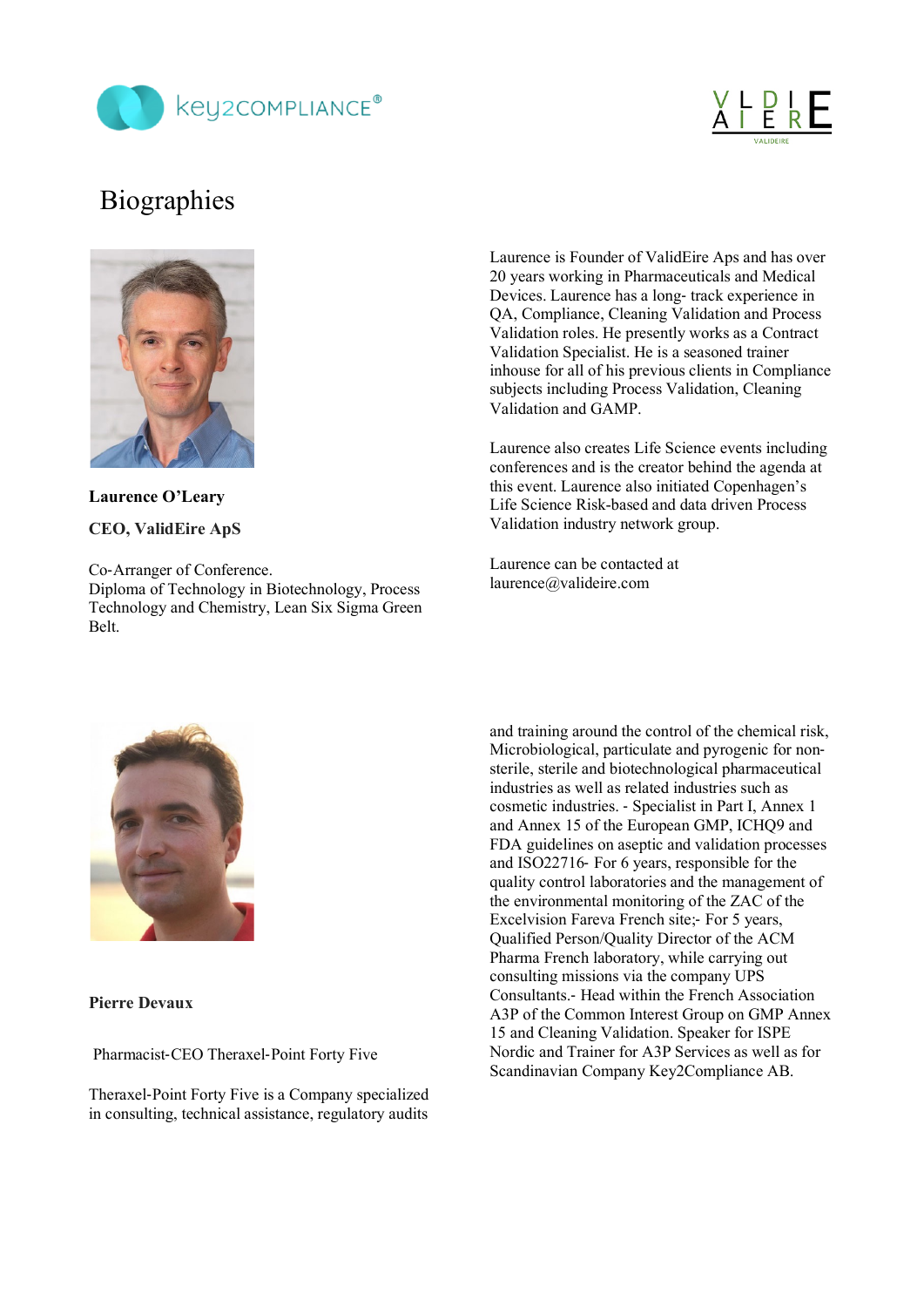



#### **Kirstie Goggin, MTL Projects**



**Kirstie Goggin** Kirstie Goggin is a Validation Engineer working for MTL Projects Ltd. MTL Projects specialises in CQV of thermal systems, particularly autoclaves, tunnels, sterilisation and depyrogenation processes, as well as lyophilisers. Kirstie has extensive experience in R&D with regards to Analytical Methodologies. Kirstie's role at MTL Projects predominantly involves work with Cleaning Validation and Lyophiliser Technology. In this presentation she will share a typical MTL Projects Ltd approach to lyophiliser validation.

------------------------------------------------

**Robert J Hayes BSc, CEng, FIMechE, FIET Director, SeerPharma (UK)**



**Bob Hayes** has worked in the Pharmaceutical Industry for nearly forty years. His experience includes Production and Engineering Management, New Product Development, Factory Design, Supply Chain Management, Validation and a variety of support functions. He has a special interest in the use of risk management and modern quality methodologies in the various aspects of regulatory compliance. As well as his experience in the

Pharmaceutical industry, Bob has also worked in a range of other industries, including: aerospace, precision engineering, FMCG, insurance and e-commerce. This breadth of experience presents the opportunity for Bob to introduce new ideas and best practices when working with his current clients.

Bob is Vice-Chair of the Pharmaceuticals Technical Activities Committee of the Institution of Mechanical Engineers Bob is a Chartered Engineer, a Fellow of the Institution of Mechanical Engineers and a Fellow of the Institution of Engineering and Technology.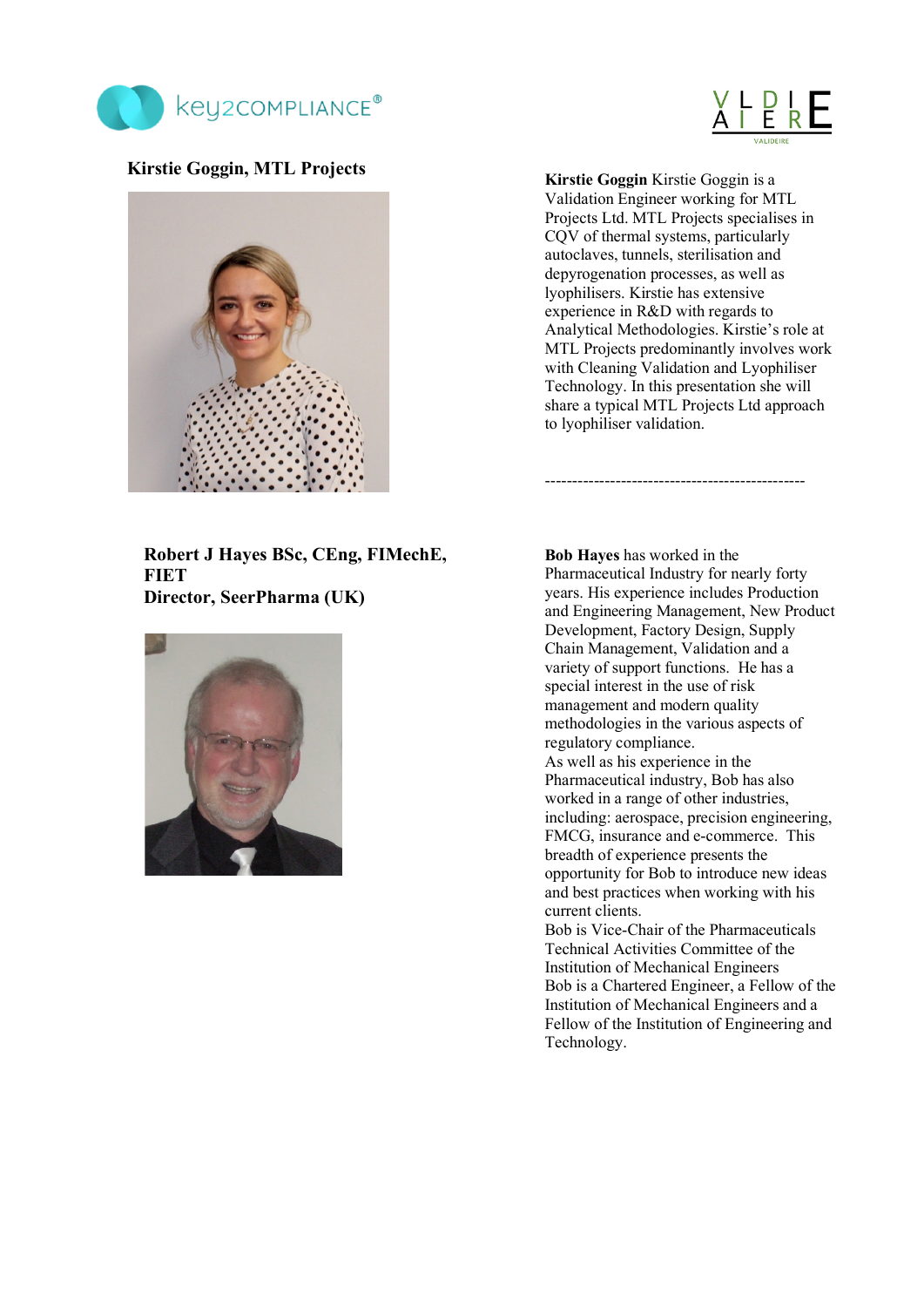



**Sebastian Scheler Founder/CEO and Lead Psychologist Innerspace – The Deep Training Company** 



**Sebastian Scheler** is founder, CEO and Lead Psychologist of Innerspace – The Deep Training Company. Trained as a graduate psychologist and coach, he has gained many years of experience in the field of Learning and Development and led multiple seminars and leadership programs. Today, his core competence focuses on the development of training designs with high transfer efficacy for the pharmaceutical industry. With his company Innerspace **---------------------------------------------------**

#### **Matt Kit**



– The DeepTraining Company, he develops a new, psychologically profound and technologically advanced approach to design and implement trainings. The DeepTraining approach is centered around the "Human Error" and is designed to prevent them in aseptic manufacturing in an effective and efficient way. Innerspace develops revolutionary training systems, in which aseptic production employees learn to master the key moments of their work. Innerspace uses high end Virtual Reality technology to implement research breakthroughs in Human Error Analysis and Transfer research in a powerful DeepTraining system. The DeepTraining modules offer safe environments for repeatable, focused virtual experiences that create real, goal driven work experience. In addition, the Training Management System supports documentation and integration of training data. All that allows Innerspace to support its customers with a cutting-edge digital solution to train employees in one of the most critical fields of human interaction in aseptic manufacturing.

--------------------------------------------------------------- Matt Kite, Regional Manager, Lighthouse Worldwide Solutions Multi-disciplinary engineer (BEng mechatronics). Experienced in lean manufacturing, product introduction, Particle Counting & Environmental Monitoring.

Matt Kite heads the European territory for Lighthouse Worldwide Solutions the US based leader in real time contamination monitoring systems and aerosol samplers. He started out his engineering career in production and lean manufacturing more than 20 years ago before first working with particle counters in 2006. Supporting end users in UK

hospitals, life science and validation companies, Matt developed a comprehensive and practical experience of particle counter technology and EU GMP Annex 1.